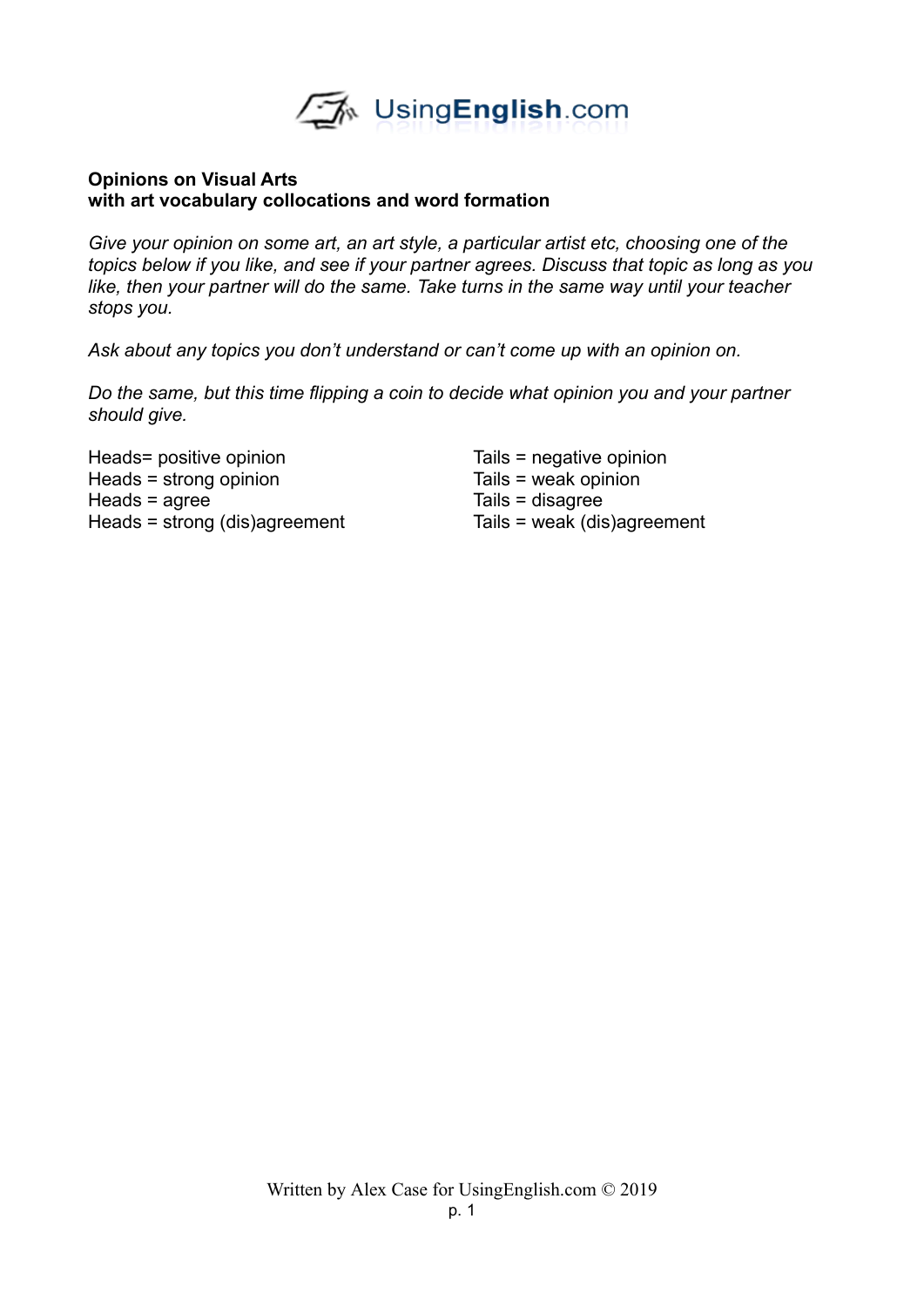

# **Possible (visual) art topics to give opinions on**

- (Semi-)abstract art such as Abstract Expressionism, e.g. Pollock's drip paintings
- Amateur art/ artists
- Ancient art (e.g. classical art or pre-historic art such as cave paintings)
- (Visual) art vs crafts (e.g. pottery/ ceramics)
- Art based on ancient myths, e.g. Greek myths
- Art education/ Art degrees such as fine art courses and history of art courses
- The "art establishment"
- Art fairs such as biennales
- (Public/ Private) art galleries, e.g. The Museum of Western Art in Tokyo, The National Gallery in London, or MOMA in New York
- Art mixing local and international styles
- **•** Art Nouveau/ Art Deco
- Art supplies (canvases, paints, easels, palettes, etc)
- Art prizes such as the Turner Prize
- Auction prices of art
- Banned art/ Censored art
- Baroque art such as Bernini's statue of Saint Teresa
- Blockbuster shows
- **•** Busts
- Byzantine art
- (Chinese) calligraphy
- Children and art
- Collages
- Conceptual art
- Contemporary art
- Cubism such as Picasso and Braque
- (Charcoal) drawings/ sketches
- **•** Erotic art such as Japanese shunga erotic prints
- Exporting art
- Expressionism such as Munch's The Scream or Klimt's The Kiss
- **•** Fakes/ Forgeries
- **•** Figurative art
- Folk art
- Funding for art/ artists (companies funding public art galleries, etc)
- **•** Futurism
- Graffiti (art)
- **Group shows Solo shows**
- **•** History painting
- **Impressionism such as Degas's ballet dancers or Monet's Water Lilies**
- $\bullet$  Instillations
- Kitsch, e.g. Jeff Koons
- Landscape painting
- Life models
- (So-called) masterpieces/ Works of genius
- Medieval art

Written by Alex Case for UsingEnglish.com © 2019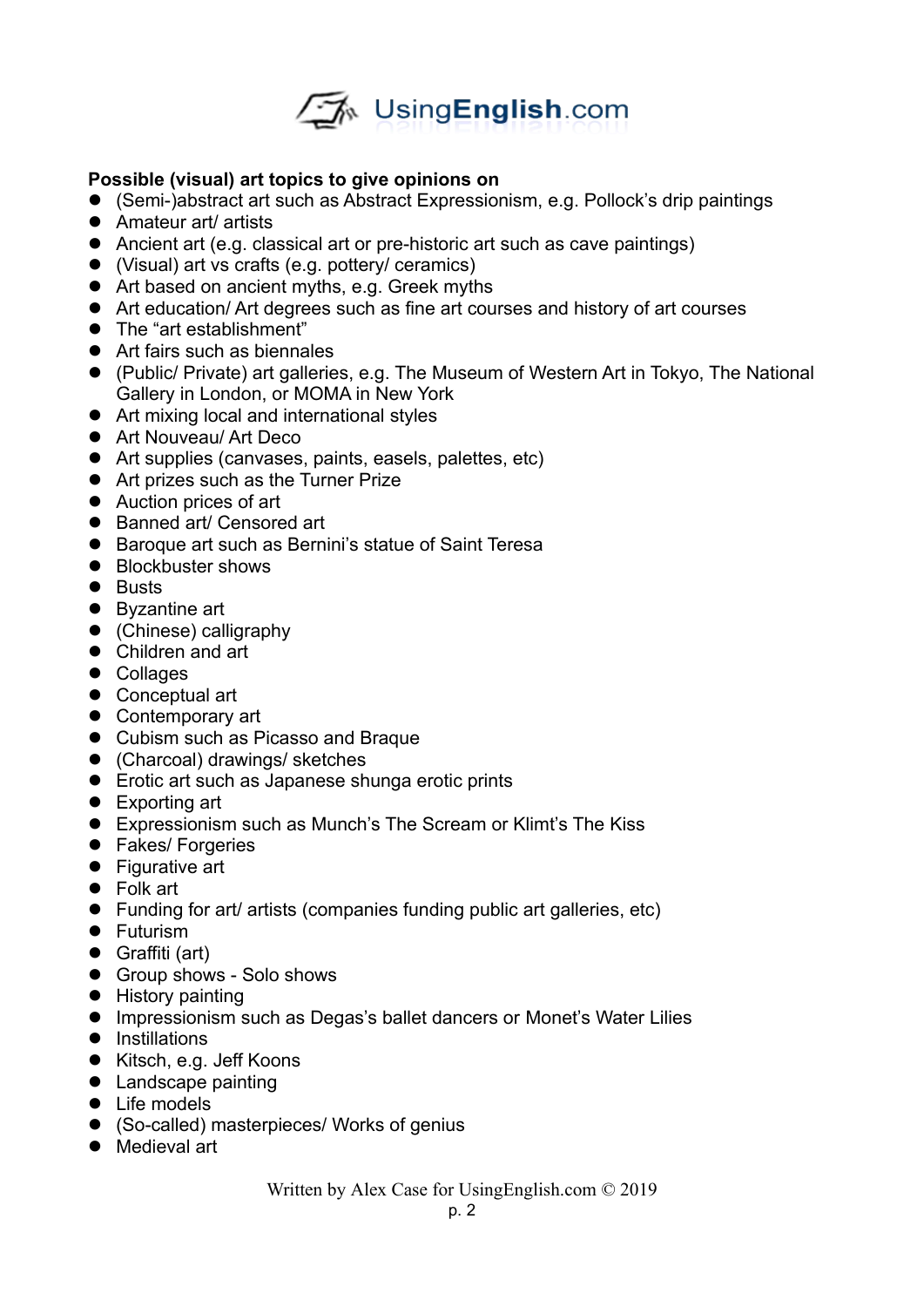# ê Using**English**.com

- Miniatures
- **•** Minimalism
- Mixed media
- Mobiles by Alexander Calder etc
- Museum gift shops
- (Faux) naïve art such as Henri Rousseau's jungle paintings
- Nudes
- Open air sculpture gardens
- **Outsider art**
- Overrated artists/ artwork
- Pastels
- **•** Performance art such as Yoko Ono's cut dress
- Permanent collections Temporary exhibitions
- (Black and white/ Colour/ Digital) photography such as Doisneau's couple kissing
- Photography in art galleries
- Pointillism, e.g. Seurat's A Sunday Afternoon on the Island of La Grande Jatte
- Political art/ Protest art
- Pop art such as Andy Warhol's soup cans
- (Official/ Group/ Self-) portraits such as Vermeer's Girl with the Pearl Earring
- Post-impressionism such as Van Gogh's Sunflowers or Gauguin's pictures of Tahiti
- **•** Pre-Raphaelites such as Millais's Death of Ophelia
- (Woodblock/ Silk screen) prints, such as Japanese ukiyo-e
- Public art/ Public sculpture in this city/ country
- Ready-mades such as Duchamp's urinal
- (Photo)realism
- Religious art, e.g. Islamic art, Buddhist statues, Madonna and Child, Annunciation, Descent from the Cross, or Adoration of the Magi
- Renaissance art such as Da Vinci's Last Supper, Michelangelo's Sistine Chapel ceiling. Botticelli's Birth of Venus, or Titian
- (Career) retrospectives
- Scroll paintings
- (Stone/ Wooden/ Bronze/ Clay) sculpture/ statues such as Rodin's The Thinker, Michelangelo's David or the Venus di Milo
- Shocking art/ Scandalous art
- Site-specific art
- $\bullet$  Still lives
- Studio space for artists in this city
- Surrealism like Salvador Dali's dripping clocks or lobster telephone
- **•** Tapestries
- The general public's taste in art
- The most famous artists from one particular country or period
- **•** Traditional art
- Wall paintings
- Watercolours
- Western art
- Wildlife painting

Written by Alex Case for UsingEnglish.com © 2019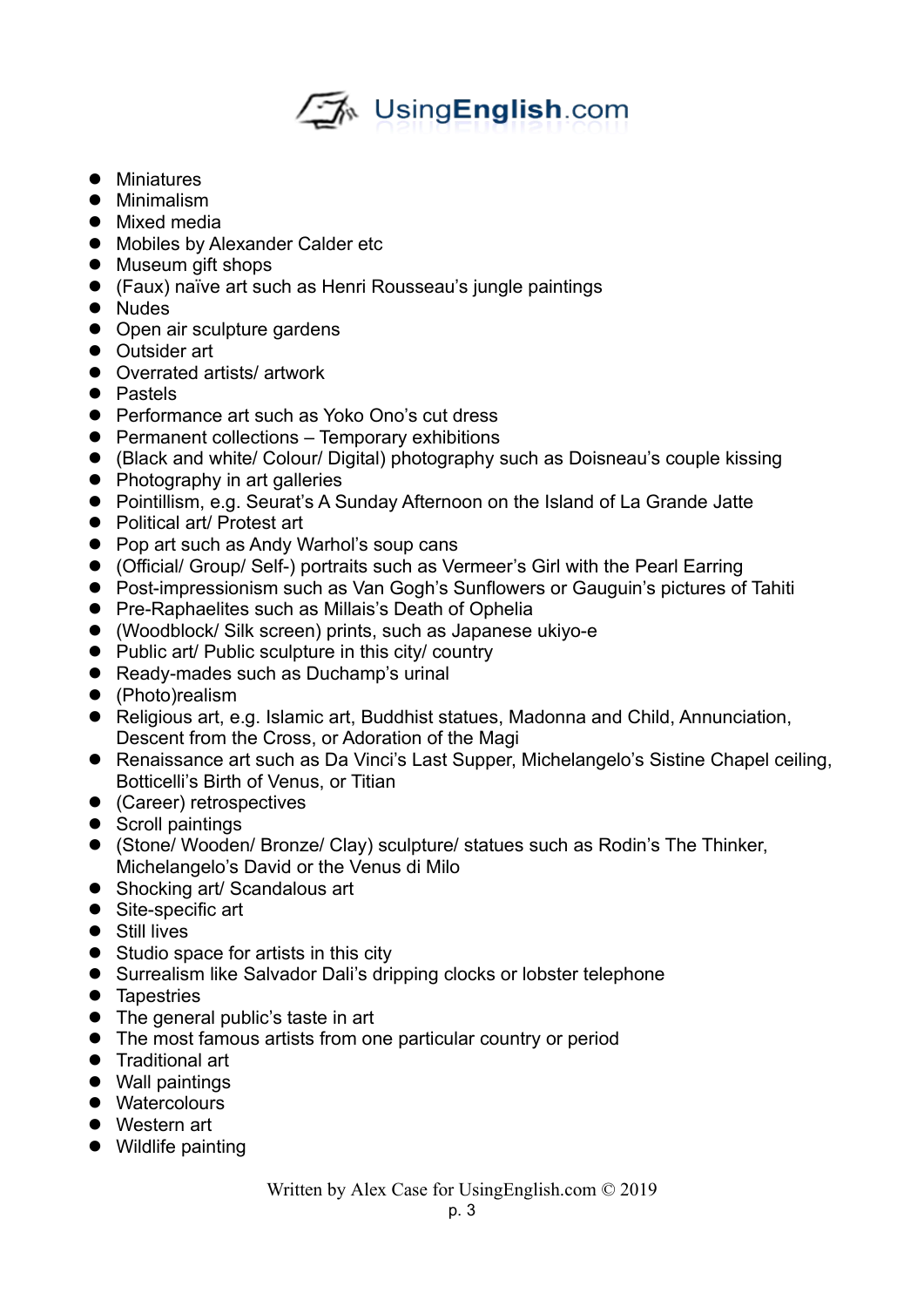

- Young artists/ Up-and-coming artists
- YBAs such as Damien Hirst's shark in a tank or Tracy Emin's bed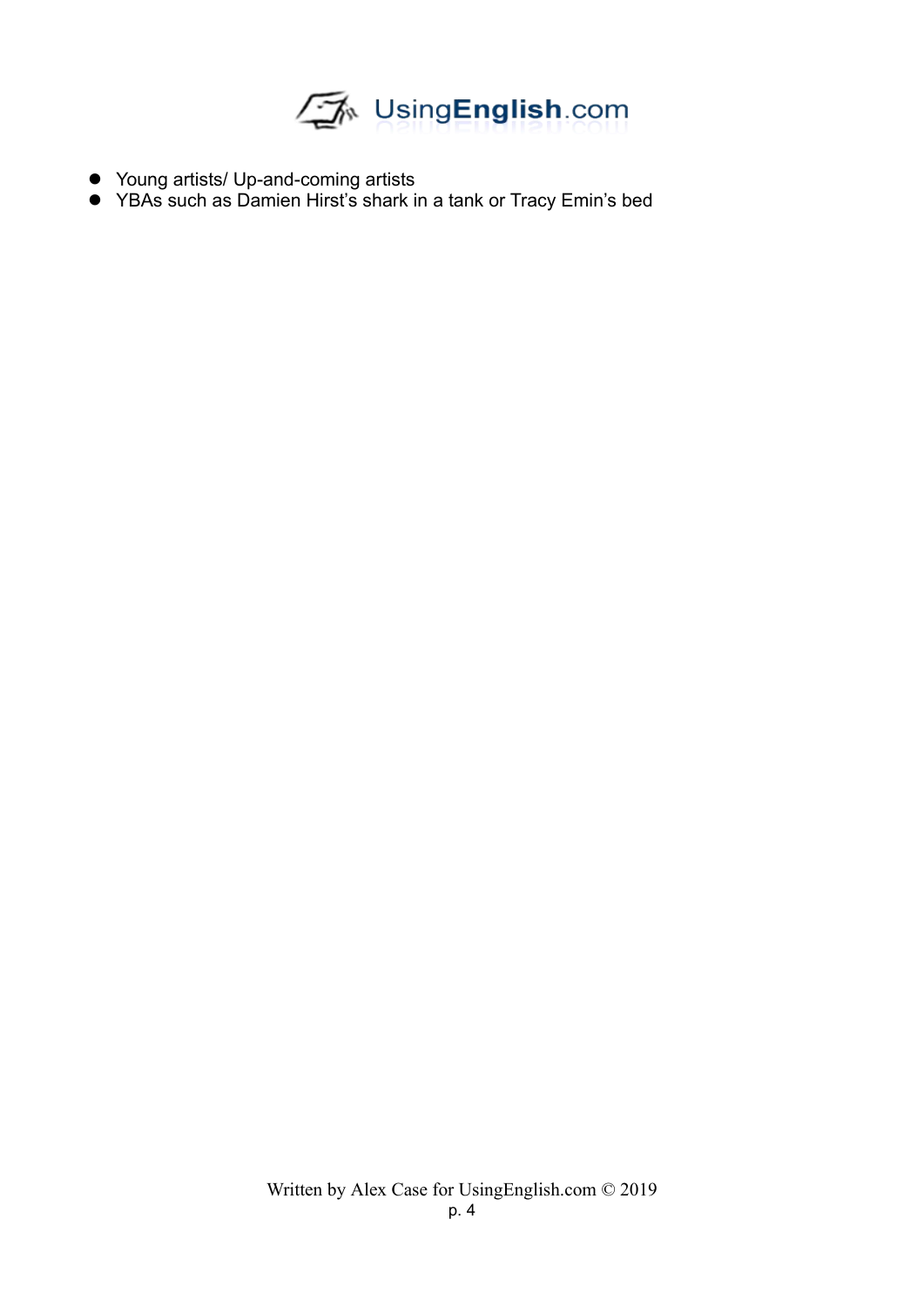

**Art collocations Part One**

*First of all without looking at the next page, write as many suitable words before and/ or after the things below to make common collocations related to art.*

+ism/ist

+art/Art+

+photo+

+gallery+

+sculpture+

+painting+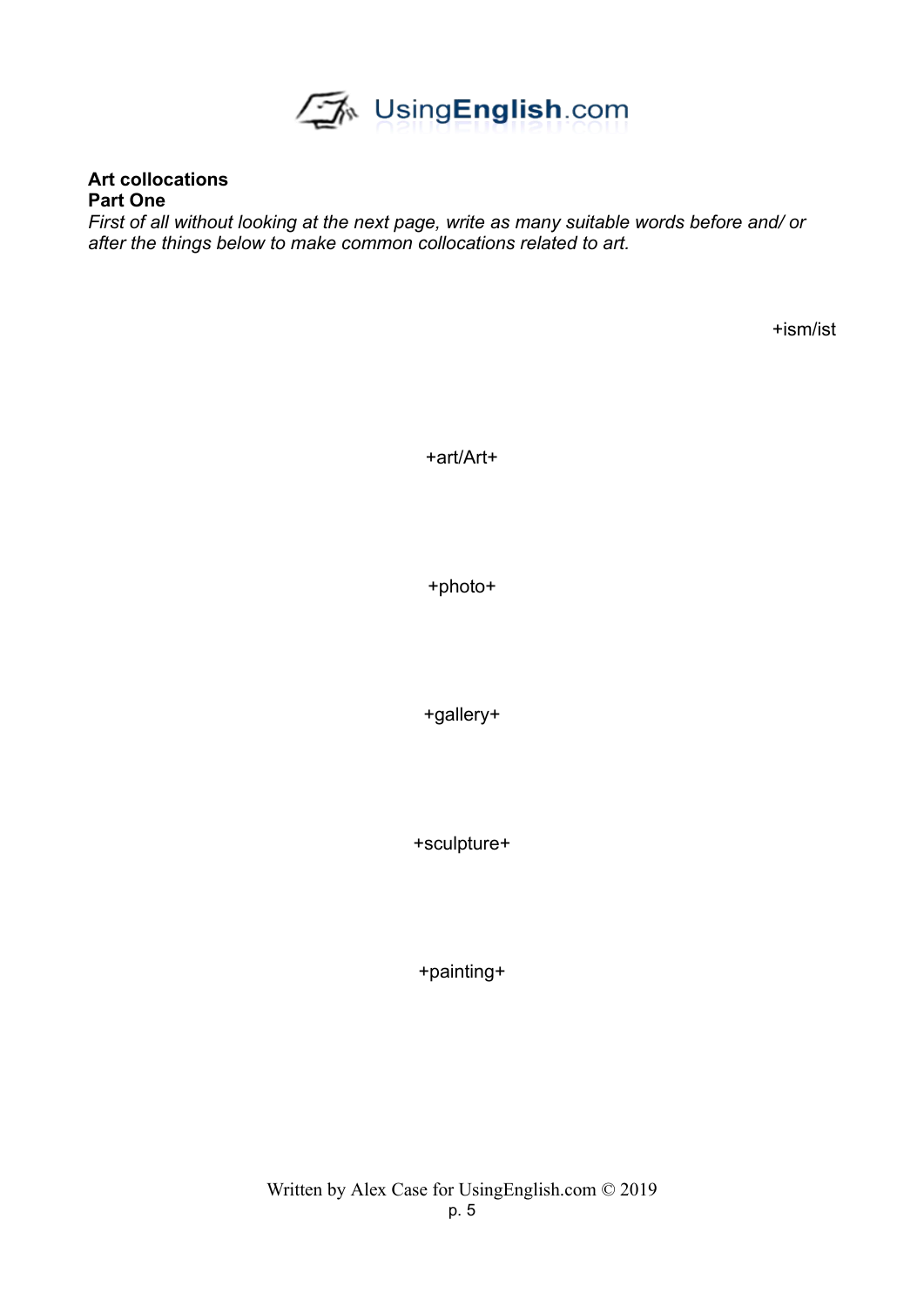

## **Mixed suggestions**

*Try to put the words below in at least one place above. Some can go in more than one place.*

- abstract
- **•** Abstract Expression
- action
- ancient
- Baroque
- black and white
- bronze
- **•** Buddhist
- Byzantine
- $\bullet$  cave
- **•** classical
- collection
- collector
- $\bullet$  colour
- **•** conceptual
- $\bullet$  contemporary
- **•** contemporary art
- crafts
- $\bullet$  critic
- $\bullet$  Cub-
- Deco
- degree
- $\bullet$  digital
- $\bullet$  erotic
- **•** Expression
- $\bullet$  fair
- $\bullet$  fine
- **•** Flemish
- folk
- **•** Futur-
- gallery
- garden
- **•** graffiti
- -grapher
- -graphy
- **•** history
- $\bullet$  history of
- **•** Impression
- **•** Islamic
- $\bullet$  -ist
- -istic establishment
- -istic movement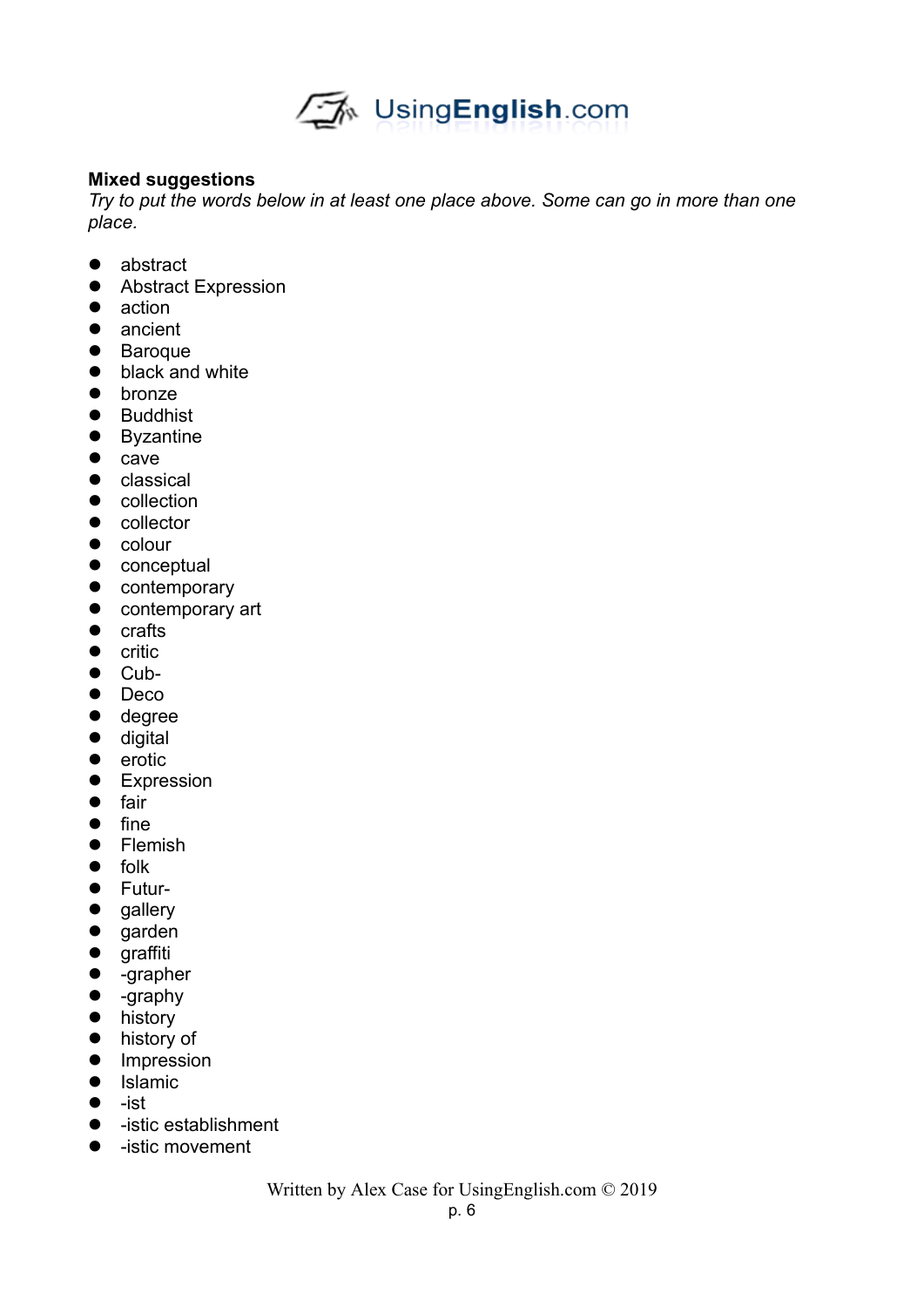

- landscape
- $\bullet$  Minimal
- modern
- modern art
- municipal art
- Nordic
- Nouveau
- $\bullet$  oil
- outsider
- performance
- $\bullet$  Pop
- $\bullet$  pop up
- Post-Impression
- private
- prize
- public
- **•** realism
- **•** religious
- **•** Renaissance
- **•** representative
- -s and crafts
- school
- sculpture
- site-specific
- staff
- stone
- supplies
- Surreal
- $\bullet$  teacher
- **•** The Museum of Western
- The National
- $\bullet$  tour
- $\bullet$  trick
- video
- wooden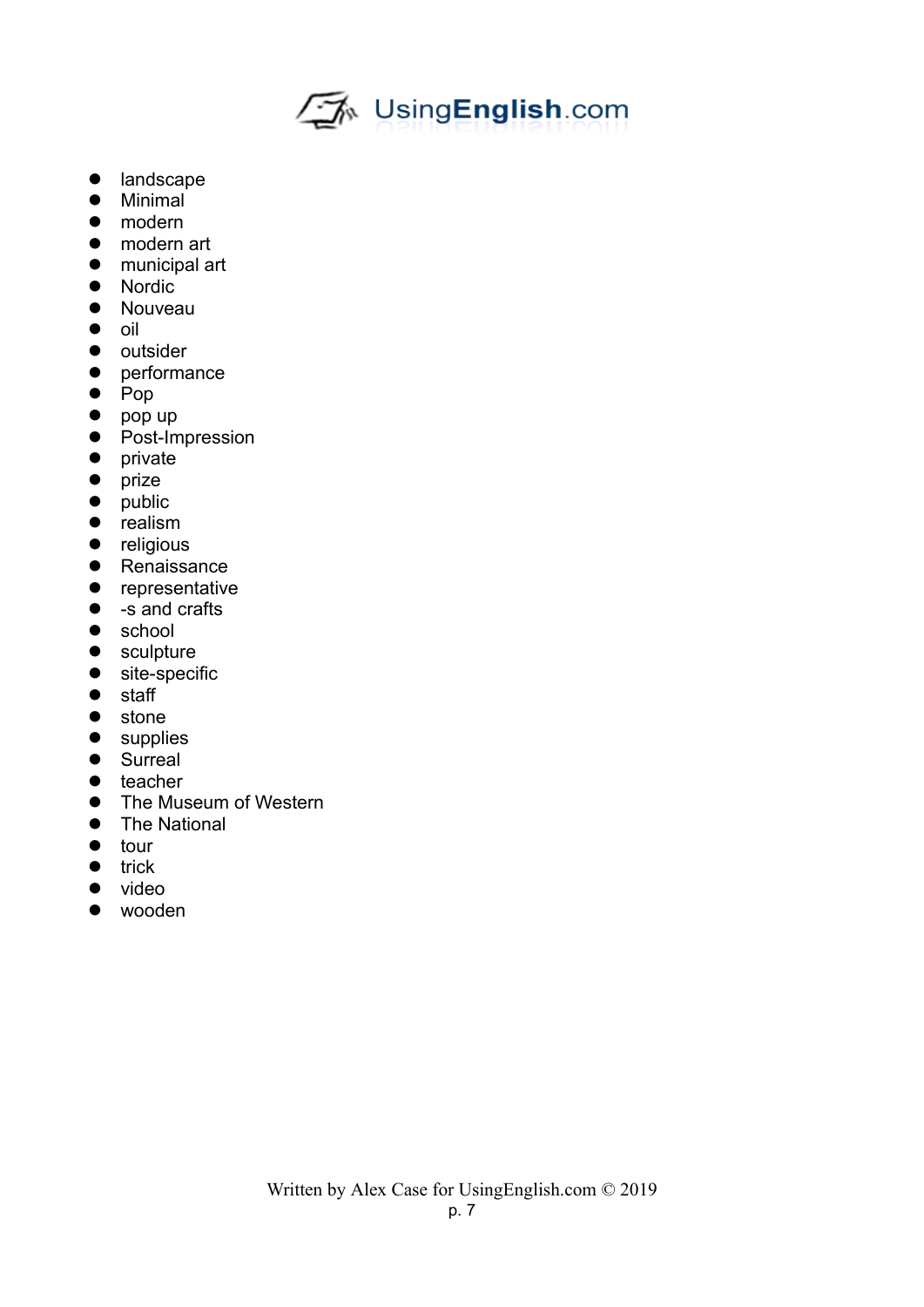

## **Suggested answers**

*Many other answers are possible, so please check with your teacher if you wrote something different.*

- Abstract Expression/ Cub-/ Expression/ Futur-/ Impression/ Minimal/ Post-Impression/ Surreal + **ism/ist**
- abstract/ ancient/ Baroque/ Byzantine/ classical/ conceptual/ contemporary/ erotic/ fine/ Flemish/ folk/ graffiti/ history of/ Islamic/ modern/ Nordic/ outsider/ performance/ Pop/ public/ religious/ Renaissance/ representative/ site-specific/ The Museum of Western/ trick/ video + art/ Art + collector/ collection/ critic/ Deco/ degree/ fair/ gallery/ -ist/ -istic establishment/ -istic movement/ Nouveau/ prize/ -s and crafts/ school/ supplies/ teacher
- black and white/ colour/ digital + **photo** + -grapher/ -graphy/ realism
- contemporary art/ crafts/ modern art/ municipal art/ pop up/ private/ public/ sculpture/ The National + **gallery** + staff/ tour
- abstract/ bronze/ Buddhist/ Renaissance/ stone/ wooden + **sculpture** + garden
- action/ cave/ history/ landscape/ oil + **painting**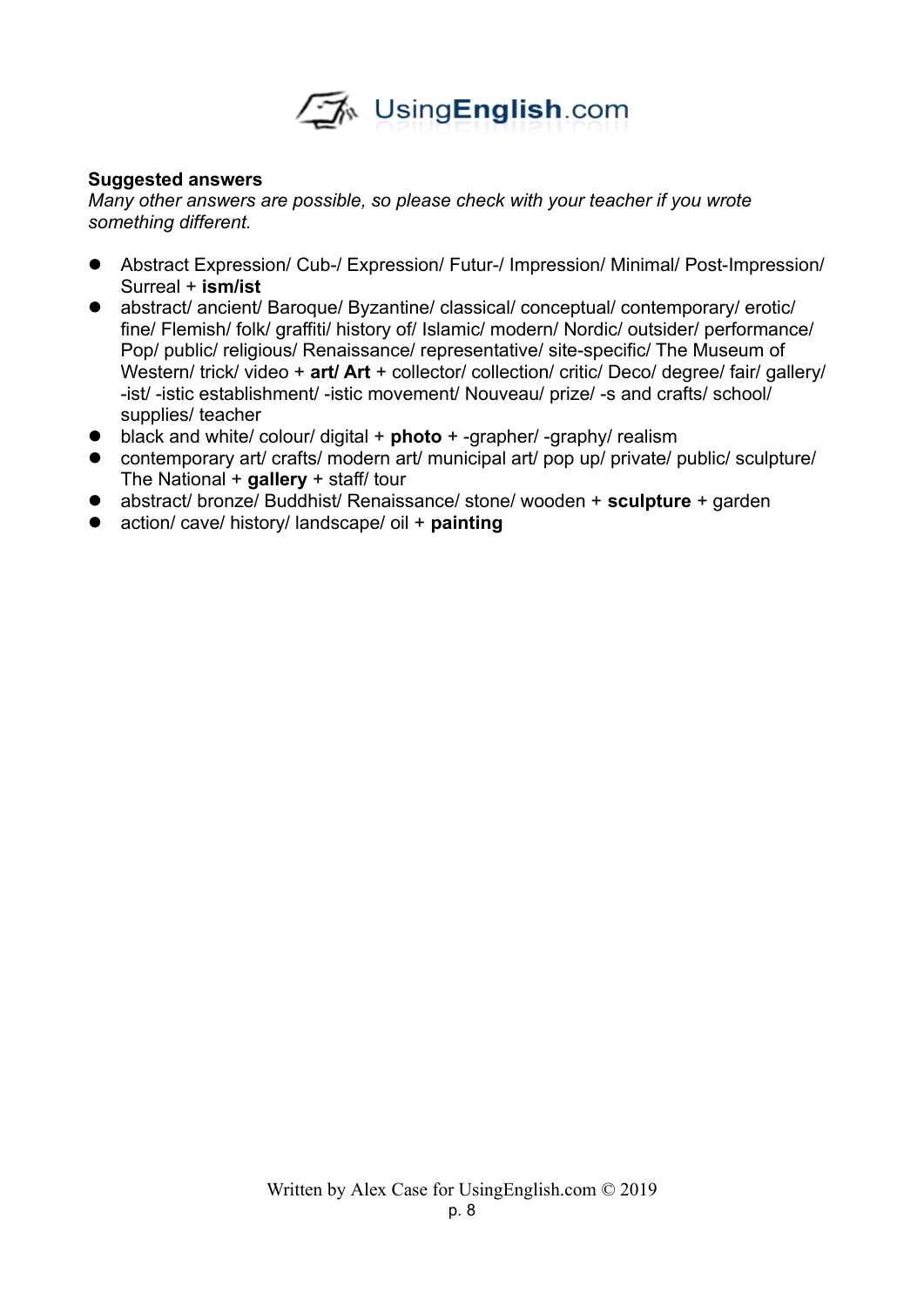

## **Part Two**

*Join beginnings and endings in the same section to make common art collocations. Sometimes more than one match might be possible, but there should be only one way to join up all the words in that section.* 

| 4. | 1. auction<br>2. bi-/tri-<br>3. blockbuster/group/solo<br>career<br>5. charcoal<br>6. Chinese<br>7. gift<br>8. Greek/ Roman                                                                                                                                                                | calligraphy<br>drawing/sk<br>ennale<br>exhibition/ s<br>myths<br>prices/ hous<br>retrospectiv<br>shop    |
|----|--------------------------------------------------------------------------------------------------------------------------------------------------------------------------------------------------------------------------------------------------------------------------------------------|----------------------------------------------------------------------------------------------------------|
|    | 9. hand/hanging<br>$10.$ life<br>11. papier<br>12. (so-called) master-<br>13. mixed<br>14. open<br>15. over-<br>16. permanent<br>17. photo-/ sur-                                                                                                                                          | air sculptur<br>collection<br>mâché<br>media<br>model<br>piece<br>rated<br>realism/rea<br>scrolls        |
|    | 18. group/ official/ self-<br>$19.$ post-<br>20. pre-<br>21. semi-<br>22. site-<br>23. still<br>24. studio/exhibition<br>25. water<br>26. woodblock/ silk screen                                                                                                                           | abstract<br>colours<br>Impressioni<br>lifes<br>portrait<br>prints<br>Raphaelite<br>space<br>specific art |
|    | 27. Michelangelo's Sistine<br>28. Monet's Water<br>29. Van Gogh's Sun<br>30. Jackson Pollock's drip<br>31. Bernini's statue of Saint<br>32. Pop art such as Andy Warhol's soup<br>33. Vermeer's Girl with the Pearl<br>34. Religious art, e.g. Madonna and<br>35. Leonardo Da Vinci's Last | cans<br>Chapel ceil<br>Child<br>Earri<br>-flowers<br>Lilies<br>of Venus<br>paintings<br>Supper           |

36. Botticelli's Birth Teresa

calligraphy drawing/ sketch ennale exhibition/ show myths prices/ house retrospective air sculpture garden collection mâché… model realism/realist scrolls abstract colours **Impressionism** portrait Raphaelite space specific art Chapel ceiling **Earring** -flowers

paintings Supper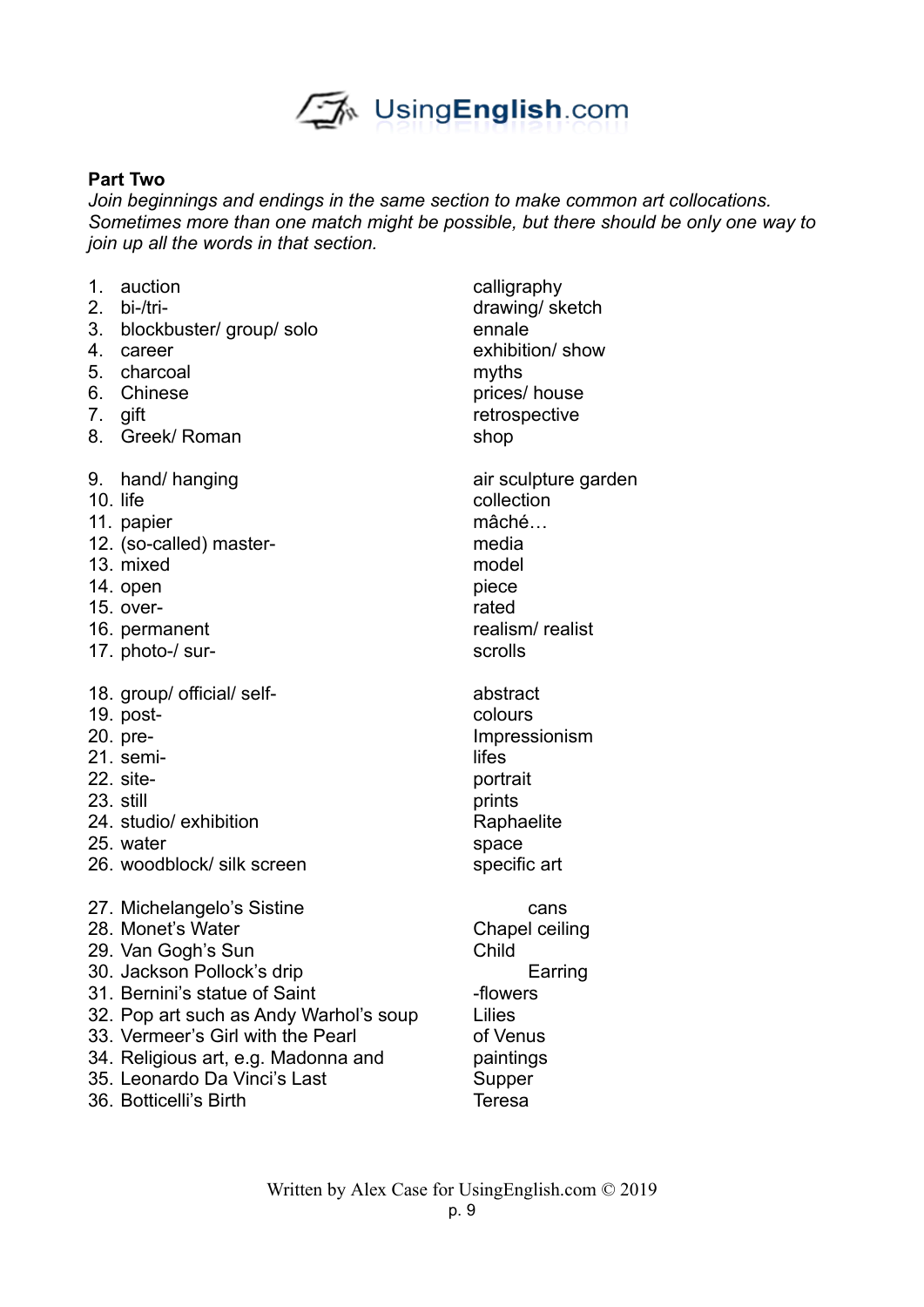

# **Art vocabulary word formation**

*Find and correct the mistakes with word formation in the art expressions below.* 

- Half-abstract art
- Art based on ancient mythicals
- Fine artist courses
- Historical of art courses
- (Public/ Private) art galleries, e.g. The Museum of Westerly Art in Tokyo or The Nationalist Gallery in London
- **•** Art Nouveaux
- Artist prizes such as the Turner Prize
- Auctioneer prices of art
- Banned art/ Censor art
- Baroque art such as Bernini's statue of Saintly Teresa
- Blockbustering shows
- Byzantium art
- China calligraphy
- Charcoal draws
- Concept art
- Contemporaneous art
- Cubeism such as Picasso and Braque
- **•** Ero art such as Japanese shunga prints
- Expressionism painters such as Munch or Klimt
- Faked paintings
- Figurive art
- **•** Futureism
- Graffito (art)
- Grouped shows Solo shows
- **Impressionism such as Degas's ballet dancers or Monet's Water Lily**
- Islam art
- Landscaping painting
- (So-call) masterpieces/ Works of genius
- $\bullet$  Medi-eval art
- **•** Minimumism
- Mix media
- **Mobilities by Alexander Calder etc**
- Museums gift shops
- Opened-air sculpture gardens
- Too-rated artists/ artwork
- Perform art such as Yoko Ono's cut dress
- **•** Permanent collections Temp exhibitions
- (Black and white/ Colour/ Digital) photograph such as Robert Doisneau's couple kissing
- Pointyism, e.g. Seurat's A Sunday Afternoon on the Island of La Grande Jatte
- Pops art such as Andy Warhol's soup cans
- (Official/ Group/ Selfie-) portraits such as Vermeer's Girl with the Pearl Earring
- **Pre-impressionism such as Van Gogh's Sunflowers or Starry Night or Gauguin's** pictures of Tahiti

Written by Alex Case for UsingEnglish.com © 2019